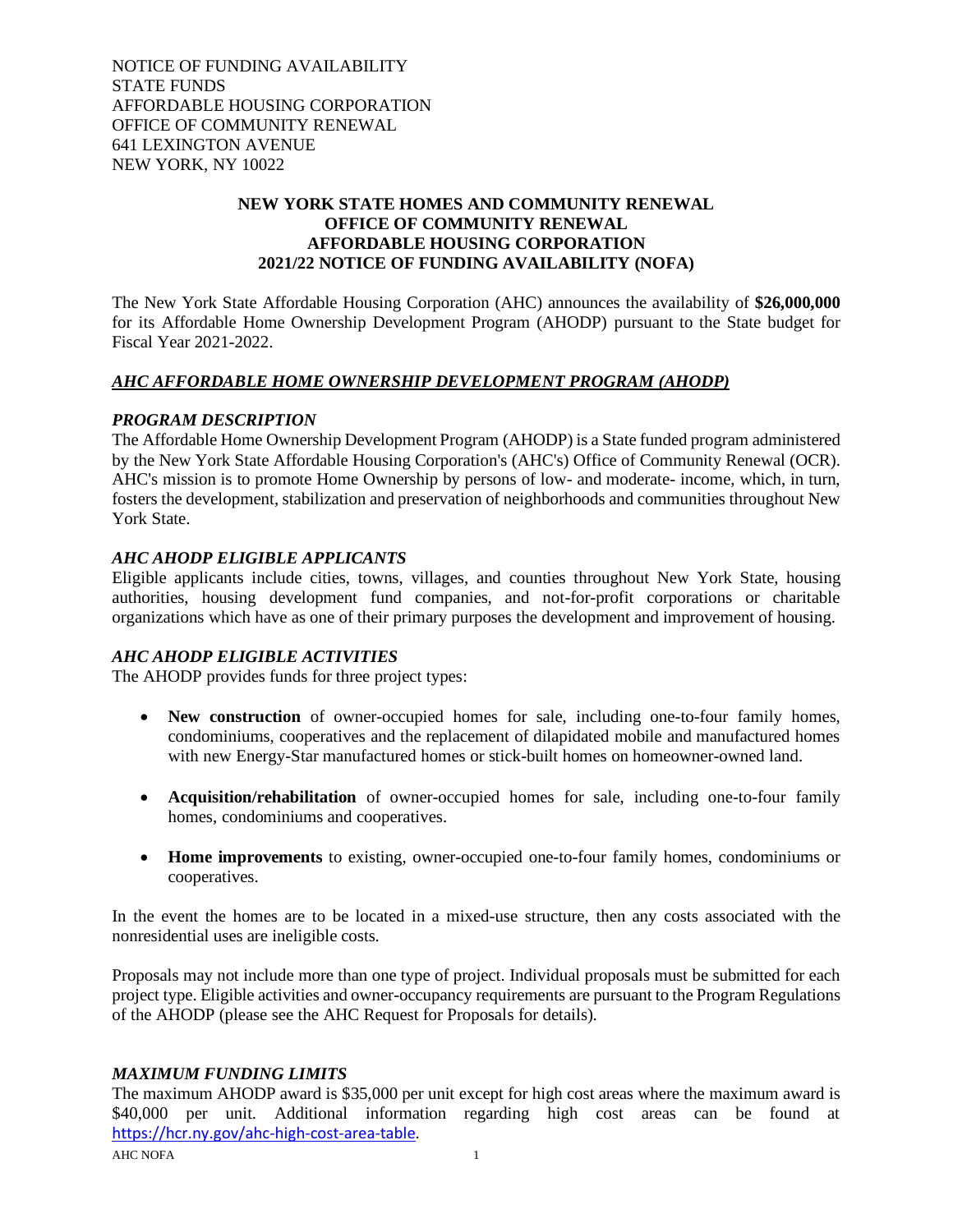Due to limited funds, AHC may ask that projects requesting more than \$1,000,000 in grant funds be developed in phases. In addition, Acquisition/Rehabilitation applications that show maximum leveraging funds per unit, utilizing AHC funds solely as gap funding, with annual housing carrying costs between **25% and 33%** will receive priority.

AHC reserves the right to reject all proposals, to negotiate with applicants, recommend funding in an amount less than requested, conduct site visits, interview the applicant and development team, extend the submission deadline, and request additional information. AHC reserves the right to waive or modify any requirement contained in the Request for Proposals, subject to the applicable statutes and the Program Regulations.

## *APPLICATION FOR FUNDING*

The AHODP Application will be available on June 14, 2021 on the NYS Homes and Community Renewal website: [https://hcr.ny.gov/search/funding-opportunities.](https://hcr.ny.gov/search/funding-opportunities)

**During this funding round, AHC will be accepting applications immediately after this NOFA is released until such time that all the AHC funds have been fully appropriated**. Please make sure that when your application is submitted, it is complete, and the project will be ready to proceed immediately upon funding.

Applications are to be submitted as a pdf and sent to the following email address: [AHCRFP@NYSHCR.ORG](mailto:AHCRFP@NYSHCR.ORG)

The subject line should be: **Grantee/Applicant Name – Project Name** Ex: "**The Affordable Housing Corporation – 2021 Home Improvement Program**"

Applications not submitted via email will be sent back to the Applicant.

# *MINORITY- AND WOMEN-OWNED BUSINESS ENTERPRISES (M/WBE) and Service-Disabled Veteran-Owned Businesses (SDVOB) COMPLIANCE*

In accordance with Section 312 of Article 15-A and Article 17-B of the Executive Law, NYS Homes and Community Renewal requires contractors and awardees to make affirmative efforts to ensure that New York State certified Minority and Women Owned Business Enterprises and Service-Disabled Veteran-Owned Businesses (SDVOB) have opportunities for meaningful participation on projects awarded funding by the Housing Trust Fund Corporation and the Affordable Housing Corporation.

On October 1, 2014 Governor Andrew M. Cuomo announced that his Administration is increasing its goal for MWBE state contracting utilization to 30 percent, the highest such target for any state in the nation. You can read more about the Governor's announcement at [http://www.governor.ny.gov/press/10114](http://www.governor.ny.gov/press/10114-mwbe-contracting) [mwbe-contracting.](http://www.governor.ny.gov/press/10114-mwbe-contracting)

The Service-Disabled Veteran-Owned Business Act, signed into law by Governor Andrew M. Cuomo on May 12, 2014, allows eligible Veteran business owners to get certified as a New York State Service-Disabled Veteran-Owned Business (SDVOB). To ensure continued progress toward the statewide SDVOB utilization, a goal of 6% has been established by New York State Executive Law Article 17-B. For an overview, please visit [https://ogs.ny.gov/veterans.](https://ogs.ny.gov/veterans)

Applicants must submit a preliminary Utilization Plan with their application, identifying a list of prospective MWBEs and SDVOBs for their project*.* The Utilization Plan can be found at [https://hcr.ny.gov/diversity-and-inclusion-economic-opportunity-and-partnership-development-forms.](https://hcr.ny.gov/diversity-and-inclusion-economic-opportunity-and-partnership-development-forms)